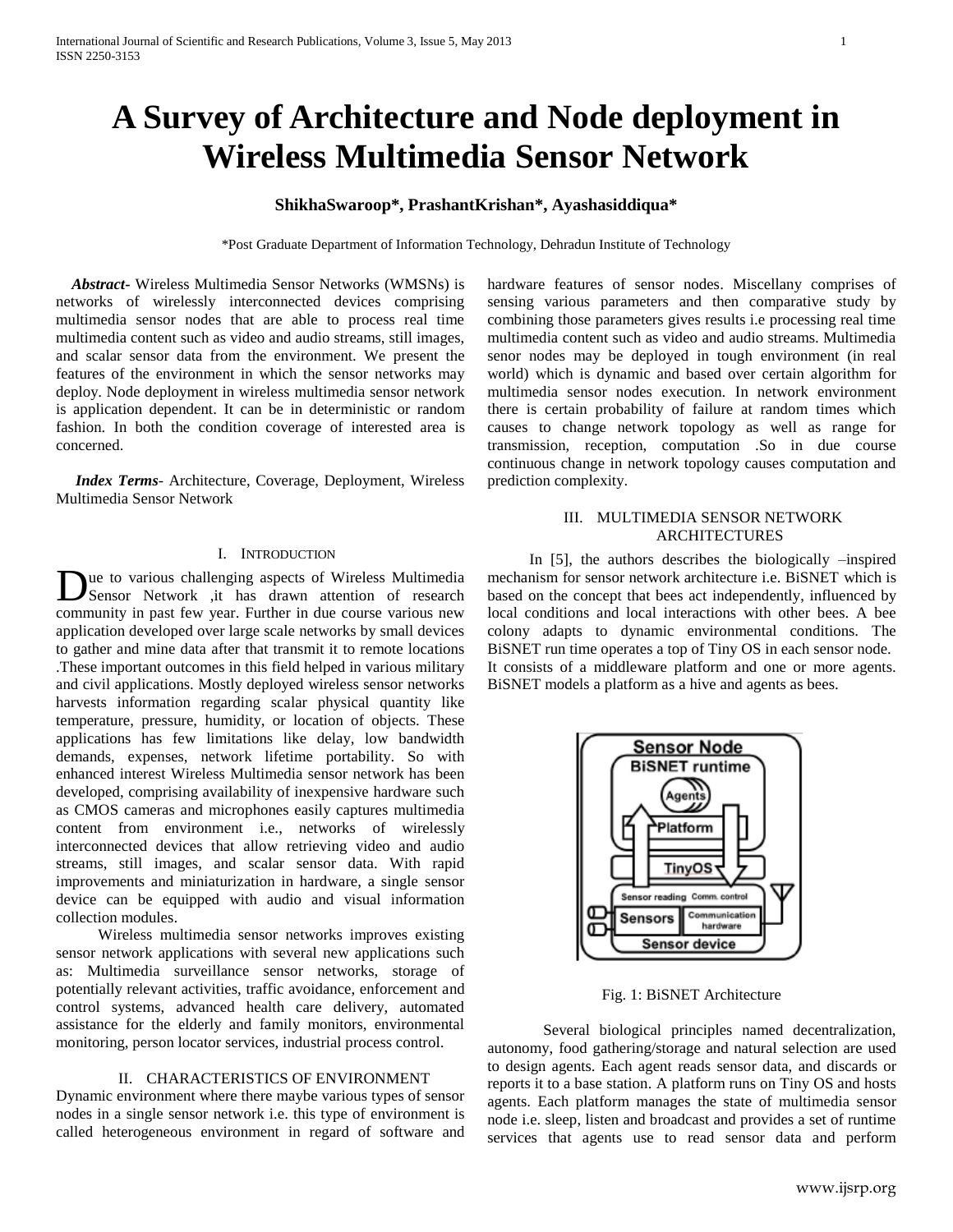behaviors. The authors of [19] propose an architecture based on thefive OSI layers together with three management planes that go throughout the whole protocol stack (see Figure2).



Fig.2: Protocol stack representation of the **Architecture** 

## IV. MULTIMEDIA SENSOR NODE DEPLOYMENT STRATEGIES

In a heterogeneous wireless multimedia sensor network, relay nodes(RN) are adopted to relay data packets from sensor nodes to the base station(BS).The deployment of the RNs can have a significant impact on connectivity and lifetime of a WMSN system. One strategy of uniform random deployment the biased energy consumption rate problem arises. This problem leads to insufficient energy utilization and shortened network lifetime. To overcome this problem two random deployment strategies has been studied such as, the lifetime oriented deployment and hybrid deployment. Potential-field-based approach for node deployment isdeeply discussed in [11], in which nodes are treated asvirtual particles, subject to virtual forces. These forcesrepel the nodes from each other and from obstacles, andensure that an initial, compact configuration of nodes willquickly spread out to maximize the coverage area of thenetwork. In addition to these repulsive forces, nodes arealso subject to a viscous friction force. This force is usedto ensure that the network will eventually reach the stateof static equilibrium, i.e. all nodes will ultimately come toa complete stop. The viscous force does not, however,prevent the network from reacting to changes in theenvironment; if something is changed, the network willautomatically reconfigure itself for the modifiedenvironment before return once again to a staticequilibrium. Thus, nodes move only when it is necessaryto do so, saving a great deal of energy. A hybrid approachbased on clustering in [13] is used for load balancing,where the 2-D mesh is partitioned into 1-D arrays by rowand by column. Two scans are used in sequence: one forall rows, followed by the other for all columns. Withineach row and columns, the scan operation is used tocalculate the average load and then to determine theamount of overload and under load in clusters. Load isshifted from overloaded clusters to under load clusters inan optimal way to achieve a balanced state. Each clustercovers a small square area and is controlled by clusterhead, knows the information about cluster's position inthe 2-D mesh and the number of sensors in the cluster.Limited motilities based approach is discussed in [14],where sensor can flip (or hop) only once to a newlocation and the flip distance is bounded. In thisframework, the problem is to determine the optimal wayfor flip based sensors to maximize the coverage in thenetwork. After detecting the coverage holes, the sensorsmove to new position to prevent coverage hole. Suchmovement can be realized in practice by propellers thatare powered by fuel, coiled springs that unwinds forflipping. In this model, sensors can flip only once to anew location. Sensor node deployment method based on acentralized virtual force [15], which combines the idea ofpotential field and disk packing. Clusterhead, communicate with all the other sensors,collect sensor information regarding position, calculate forces. The distance betweentwo neighboring nodes when all nodes are uniformly distributedis defined as a threshold to discriminate attractive orrepulsive force between two nodes. The force betweentwo nodes is zero if their distance is equal to thethreshold, attractive if less than and repulsive if greaterthan. The total force on a node is the sum of all the forcesgiven by other sensors together with obstacles andpreferential coverage in the area. In [16], three protocolsare evaluated for sensor network to maximize the sensorcoverage with less time, movement distance and messagecomplexity. These protocols first discover the existenceof coverage holes in the target area based on the sensingservice required by the application. After discovering acoverage hole, the protocols calculate the target positionsof these sensors, where they should move. Fewprotocols are based on the standard of movingsensors from densely deployed areas to sparsely deployedareas. In deterministic deploymentthe location of each sensor is determinedproperly which is used in static environment. The stochastic deployment sensors are deployed in such condition when information regarding sensing area is not known in advance or it changes with time, so its deployment positions cannot be determined.In [18], a centralized deterministic sensor deploymentmethod, DT-score is the basis. Given a fixed number ofdeployable sensors, DT-score aims to maximize the areacoverage of sensing area with obstacles. In the first phaseof DT-score, a contour-based deployment is used toeliminate the coverage holes near the boundary of sensingarea and obstacles. In the second phase, a deploymentmethod based on the Delaunay Triangulation is appliedfor uncovered regions. Before deploying a sensor, eachcandidate position generated from the current sensorconfiguration is scored by a probabilistic sensor detectionmodel.

## V. CLUSTERING CAUSING ENERGY CONSERVATION

A node clustering algorithm based on overlapping camera FoVs. Firstly finding the intersection polygons of overlapping Field Of View(FOVs) and then calculating overlapped areas to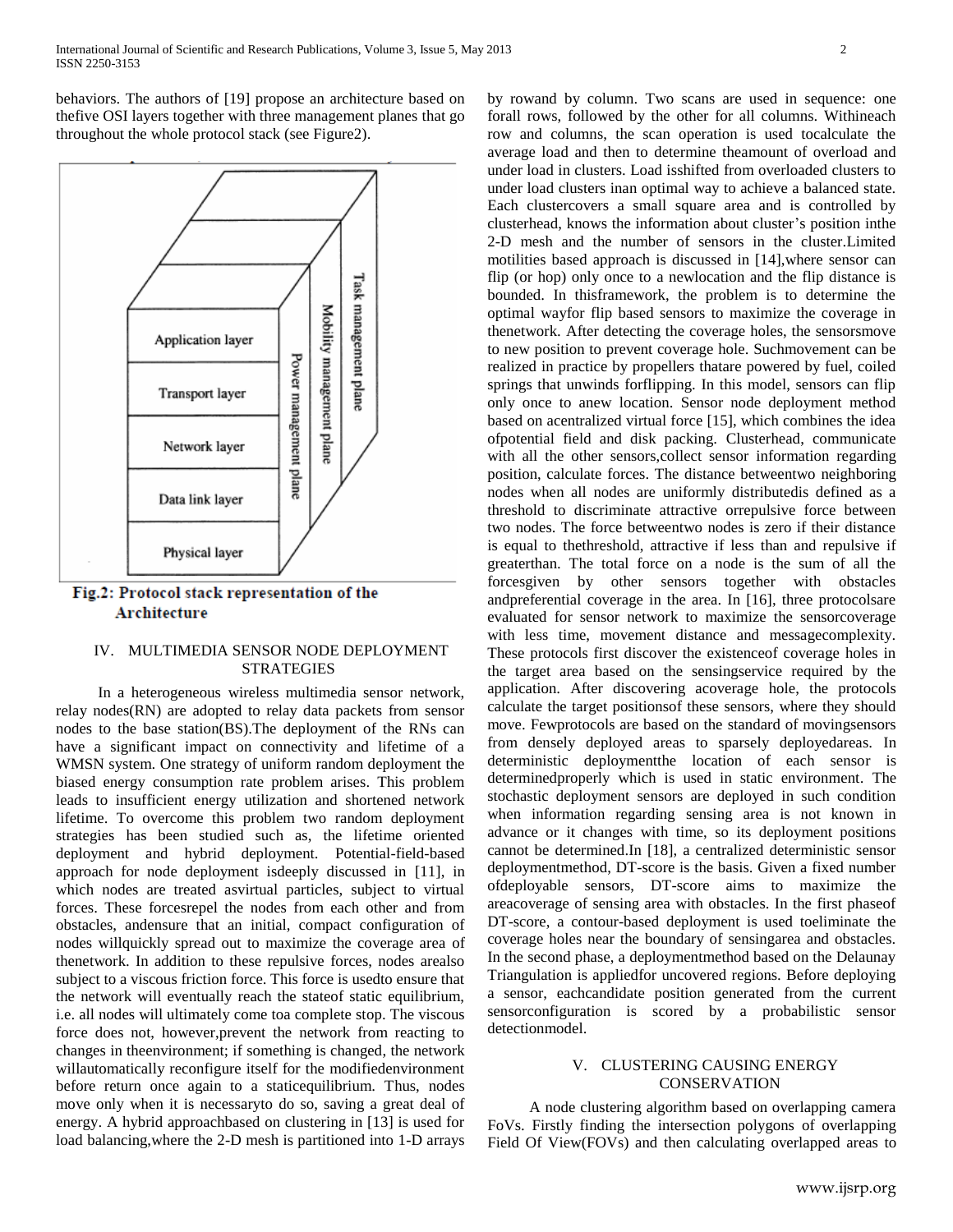establish clusters and determine cluster membership.Then coordination among cluster members conserve energy with respect to un-clustered solutions. At a time one node of every cluster carry out it process and rest other nodes where kept in sleep mode, so in due course for the particular time slot only energy related to thatworking node consumes. When its energy decreases to perform required task then it awakes other node and so on for every node of the cluster this process continue, which prolongs network lifetime and conserves energy.

The coordination among multimedia nodes can considerablyprevent wasting power avoiding redundant sensing, processingor sending similar multimedia data. Thus, it prolongs networklifetime particularly in dense networks that are usually deployed with a high number of low power, low resolution and inexpensive multimedia nodes in random manner. The proposed algorithm can work in both centralized anddistributed architectures and is only executed at node deployment. We select a centralized manner to perform it regarding power efficiency and enduring a negligibleoverhead for WMSNs.

## VI. CONCLUSION

In this paper we Studied network architectures, deployment environment and existing node deployment strategies inwirelessmultimedia sensor network. We also surveyed over multiple perspective of its usage in various environment with different suitable deployment strategies. A clustering method for multimedia wireless sensor networks is studied. Cluster-membership is decided based on FoV overlapping areas. Themain objectives of this approach is to achieve capability ofcoordination among cluster nodes in sensing and processing tasks and also to develop energy conservation in the clustered multimedia nodes. There are still many challenges thatneed to be solved in multimedia sensor networks.

#### **REFERENCES**

[1] Lakshman Krishnamurthy, Robert Adler, PhilBuonadonna, JasmeetChhabra, Mick Flanigan,NandakishoreKushalnagar, Lama Nachman, and MarkYarvis, "Design and deployment of industrial sensornetworks: experiences from a semiconductor plant and thenorth sea," Proc. The 3rd international conference onEmbedded networked sensor systems (SenSys '05), pp. 64-75, ACM Press, 2005.

[2] Geoffrey Werner-Allen, KonradLorincz, Mario Ruiz,Omar Marcillo, Jeff Johnson, Jonathan Lees and MattWelsh, "Deploying a Wireless Sensor Network on anActive Volcano," Special Sensor Nets issue of IEEEInternet Computing, 2006.

[3] NingXu, "A Survey of Sensor Network Applications,"University of Southern

California,http://enl.usc.edu/~ningxu/papers/survey.pdf, 2003. [4] Stefan Dulman, Paul Havinga"Architectures for WirelessSensor Networks", IEEE ISSNIP 2005.

[5] PruetBoonma, PaskonChamprasert, JunichiSuzuk"BiSNET: A Biologically-Inspired Architecture forWireless Sensor Networks", IEEE 2006.

[6] KarimSeada, Ahmed Helmy"Rendezvous Regions: AScalable Architecture for Service Location and Data-Centric Storage in Large-Scale Wireless Networks" in theproceedings of the 18th International Parallel andDistributed Processing Symposium (IPDPS'04), IEEE2004.

[7] T. Clouqueur, V. Phipatanasuphorn, P. Ramanathan and K.k. Saluja, "Sensor Deployment Strategy for TargetDetection," WSNA, 2002.

[8] S. Dhillon, K. Chakrabarty and S. Iyengar, "Sensorplacement for grid coverage under imprecise detections,"Proc.International Conference on Information Fusion,2002.

[9] S. Meguerdichian, F. Koushanfar, M. Potkonjak and M. B.Srivastava, "Coverage Problems in Wireless Ad-hocSensor Network," IEEE INFOCOM'01, April, 2001.

[10] S. Meguerdichian, F. Koushanfar, G. Qu and MPotkonjak, "Exposure in Wireless Ad-Hoc SensorNetworks,"Mobicom, 2001.

[11] A. Howard, M. J. Mataric and G. S. Sukhatme, "MobileSensor Networks Deployment using Potential Fields: ADistributed, Scalable Solution to the Area CoverageProblem," the 6th International Symposium on DistributedAutonomous Robotics Systems, Japan, June, 2002.

[12] A. Howard, M. J. Mataric and G. S. Sukhatme, "AnIncremental Self-Deployment Algorithm for Mobile SensorNetworks," Autonomous Robots, Special Issue onIntelligent Embedded Systems, September, 2002.

[13] J. Wu and S. Wang, "Smart: A scan-based movement – assisted deployment method in wireless sensor networks",in Proceedings of IEEE Conference on ComputerCommunication (INFOCOM), Miami, March, 2005

[14] SriramChellappan, XiableBai, Din Ma and Dong Xuan,"Sensor Deployment Using Flip-Based Sensors".

[15] Y. Zou and K. Chakrabarty, "Sensor deployment and targetlocalization based on virtual forces," in Proceedings ofINFOCOM, March, 2003.

[16] G. Wang. G. Cao and T. La Porta, "Movementassistdsensor deployment", in Proceedings of IEEE Conferenceon Computer Communication (INFOCOM), Miami, March2005.

[17] C. Huang, and Y. Tseng, "The Coverage Problem in awireless Sensor Network," in Proceedings of WSNA '03,pp.115-121, 2003.

[18] Chun-Hsien Wu, Kuo-Chuan and Yeh-Ching Chung, "ADelaunay Triangulation Based Method for Wireless SensorNetwork Deployment," in Proceedings of the 12<sup>th</sup>International Conference on Parallel and DistributedSystems (ICPADS'06), IEEE, 2006.

[19] I.F.Akyildiz, W.Su, Y. Snakarasubramaniam, and E.

Cayirci,"A survey on sensor networks", IEEEcommunication Magazine, 40(8):102-114, August 2002.

[20] R. A. Santos, A. Edwards, O. Alvarez, A Gonzalez, A.Verduzco,"A Geographic Routing Algorithm forWireless Sensor Networks" in the Proceedings of theElectronics, Robotics and Automotive MechanicsConference (CERMA'06).

[21] Yunquan Dong and QingyiQuan," Topology-Based andPower-Adaptive Routing Algorithm for WirelessSensor Network", IEEE, 2007.

[22] F. Akyildiz, W. Su, Y. Sankarasubramaniam and E. Cayirci, "Wireless sensor networks: a survey," Computer Networks (Elsevier) Journal, Vol. 38, No. 4, pp. 393-422, March 2002.